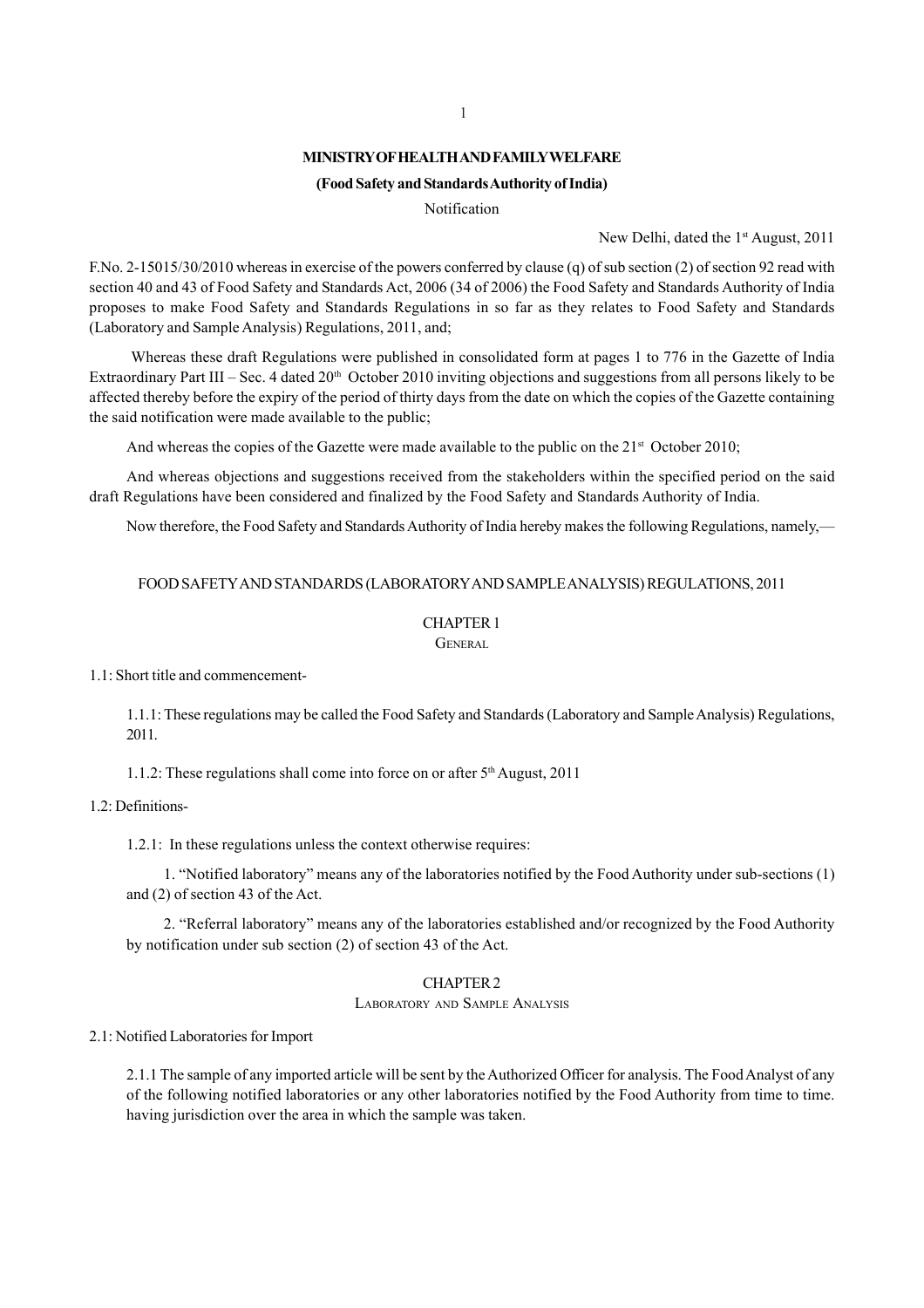|                  | SINo. Name of the laboratories     | Local Areas                                                                                                                                                                                                                                                                                                                                   |
|------------------|------------------------------------|-----------------------------------------------------------------------------------------------------------------------------------------------------------------------------------------------------------------------------------------------------------------------------------------------------------------------------------------------|
| 1.               | Central Food Laboratory, Kolkata   | 1. All Seaports/Airports/inland Container Depots in the Union<br>Territories/ States of - (i) The Andaman and Nicobar Islands (ii)<br>Andhra Pradesh (iii) Arunachal Pradesh (iv) Assam (v) Bihar (vi)<br>Manipur (vii) Meghalaya (viii) Mizoram (ix) Nagaland (x) Orissa<br>(xi) Sikkim (xii) Tripura (xiii) West Bengal and (xiv) Jharkhand |
|                  |                                    | 2. International borders in the States of - (i) Arunachal Pradesh<br>(ii) Assam (iii) Bihar (iv) Manipur (v) Meghalaya (vi) Mizoram<br>(vii) Nagaland (viii) Sikkim (ix) Tripura (x) West Bengal                                                                                                                                              |
| 2.               | Central Food Laboratory, Ghaziabad | 1. All Airports / inland Container Depots in the Union Territories/<br>States of - (i) Chandigarh (ii) Delhi (iii) Haryana (iv) Himachal<br>Pradesh (v) Jammu and Kashmir (vi) Madhya Pradesh (vii) Punjab<br>(viii) Rajasthan (ix) Uttar Pradesh (x) Chhattisgarh (xi)<br>Uttarakhand                                                        |
|                  |                                    | 2. All International borders in the States of (i) Himachal Pradesh<br>(ii) Rajasthan (iii) Jammu and Kashmir (iv) Punjab (v) Uttar Pradesh<br>(vi) and Uttarakhand                                                                                                                                                                            |
| 3.               | Central Food Laboratory, Mysore    | All Airports/ Sea ports/inland Container Depots in the Union<br>territories State of (i) Karnataka, (ii) Kerala, (iii) Lakshadweep,<br>(iv) Puducherry and (v) Tamil Nadu                                                                                                                                                                     |
| $\overline{4}$ . | Central Food Laboratory, Pune      | 1. All Airports/Sea ports/inland Container Depots in the Union<br>Territories/ States of (i) Dadra and Nagar Haveli (ii) Daman and<br>Diu (iii) Goa (iv) Gujarat and (v) Maharashtra                                                                                                                                                          |
|                  |                                    | 2. All International borders in the States of (i) Gujarat                                                                                                                                                                                                                                                                                     |

2.2: Referral Laboratory

2.2.1: Functions- In addition to the functions entrusted to it under the Act, the Referral Laboratory shall carry out the following functions, namely:

1) analysis of samples of food sent by any officer or authority authorized by the Food Authority for the purpose and submission of the certificate of analysis to the authorities concerned;

2) investigation for the purpose of fixation of standard of any article of food;

3) investigation in collaboration with the laboratories of Food analysts in the various States and such other laboratories and institutions which the Food Authority may approve on its behalf, for the purpose of standardizing methods of analysis.

4) ensuring that the laboratory follows the scientific protocols laid down for handling/testing the articles of food.

5) maintaining high standards of accuracy, reliability and credibility in the operation of the laboratory and achieving and maintaining the required levels of accreditation and reliability.

6) laying down mechanism for ensuring that personnel of the laboratory adhere to high professional standards and discipline.

7) Such other conditions, as the Authority may lay down for Referral Laboratories.

8) Capacity building by way of organizing professional training, workshops and seminars for the Food analyst, laboratory personnel in the states specified by the Food authority.

2.2.2: State/ Union Territory/ Local Area of Referral Laboratory

1. The laboratory specified in Column (1) of Table I below, shall carry out the functions entrusted to it by the Act or these regulations in respect of the local areas specified in the corresponding entry in Column (2) thereof.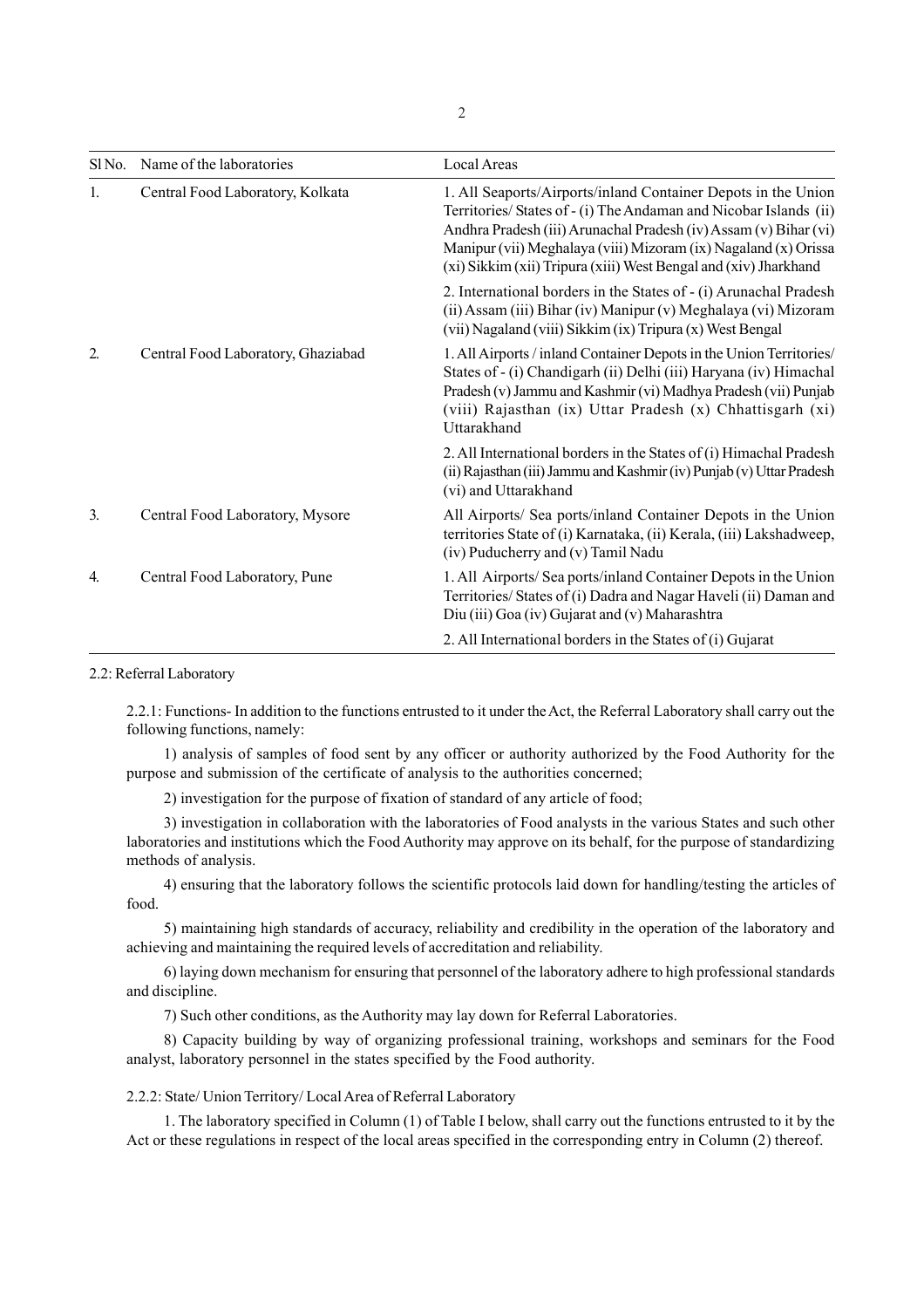Table-I

| Name of the Referral Laboratories |                                            | Local Areas/State/UT's                                                                                                                                                                           |  |
|-----------------------------------|--------------------------------------------|--------------------------------------------------------------------------------------------------------------------------------------------------------------------------------------------------|--|
|                                   | Referral Food Laboratory, Kolkata - 700016 | Arunachal Pradesh, Assam, Chhattisgarh, Manipur,<br>Meghalaya, Mizoram, Nagaland, Orissa, Sikkim, Tripura,<br>Uttarakhand and Union Territories of Andaman and Nicobar<br>Island and Lakshadweep |  |
| 2.                                | Referral Food Laboratory, Mysore – 570013  | Gujarat, Haryana, Himachal Pradesh, Maharashtra, Punjab,<br>Uttar Pradesh and Union Terriory of Chandigarh                                                                                       |  |
| 3.                                | Referral Food Laboratory, Pune-411001      | Andhra Pradesh, Delhi, Jammu and Kashmir, Karnataka,<br>Kerala, Rajasthan and Tamil Nadu                                                                                                         |  |
| $\overline{4}$ .                  | Referral Food Laboratory, Ghaziabad-201001 | Bihar, Goa, Jharkhand, Madhya Pradesh, West Bengal, Union<br>Territories of Dadar and Nagar Haveli, Daman & Diu and<br>Puducherry.                                                               |  |

2. The certificate of analysis to be provided by the referral food laboratory shall be as per Form A.

# 2.3 Procedure of Sampling

2.3.1: Quantity of sample to be sent to the Food Analyst:- (1) The quantity of sample of food to be sent to the Food Analyst /Director for analysis shall be as specified in the table below.

| Sr. No | Article of Food                                           | Approximate Quantity to be<br>supplied |
|--------|-----------------------------------------------------------|----------------------------------------|
|        | (1)                                                       | (2)                                    |
| 1.     | Milk                                                      | 500 ml.                                |
| 2.     | Sterilized Milk / UHT Milk                                | 500 ml.                                |
| 3.     | Malai / Dahi                                              | $200$ gms.                             |
| 4.     | Yoghurt / Sweetened Dahi                                  | 500 gms                                |
| 5.     | Chhana / Paneer / Khoya / Shrikhand                       | 250 gms.                               |
| 6.     | Cheese/Cheese spread                                      | $200$ gms.                             |
| 7.     | Evaporated Milk/Condensed Milk                            | $200$ gms.                             |
| 8.     | Ice-Cream/Softy/Kulfi/Icecandy/Icelolly                   | 300 gms.                               |
| 9.     | Milk Powder/Skimmed Milk Powder                           | 250 gms.                               |
| 10.    | Infant Food/Weaning Food                                  | 500 gms.                               |
| 11.    | Malt Food/Malted Milk Food                                | 300 gms.                               |
| 12.    | Butter/Butter Oil/Ghee/Margarine/ Cream/Bakery Shortening | 200 gms.                               |
| 13.    | Vanaspati, Edible Oils/Fats                               | 400 gms.                               |
| 14.    | Carbonated Water                                          | 3 litre                                |
| 15.    | <b>Baking Powder</b>                                      | $100$ gms.                             |
| 16.    | Arrow root/Sago                                           | 250 gms.                               |
| 17.    | Corn flakes/Macaroni Products/Corn Flour/Custard Powder   | 200 gms.                               |
| 18.    | Spices, Condiments and Mixed Masala (Whole)               | 500 gms.                               |
| 19.    | Spices, Condiments and Mixed Masala (Powder)              | 500 gms.                               |
| 20.    | Nutmeg/Mace                                               | 250 gms.                               |
| 21.    | Asafoetida                                                | 100 gms.                               |

Table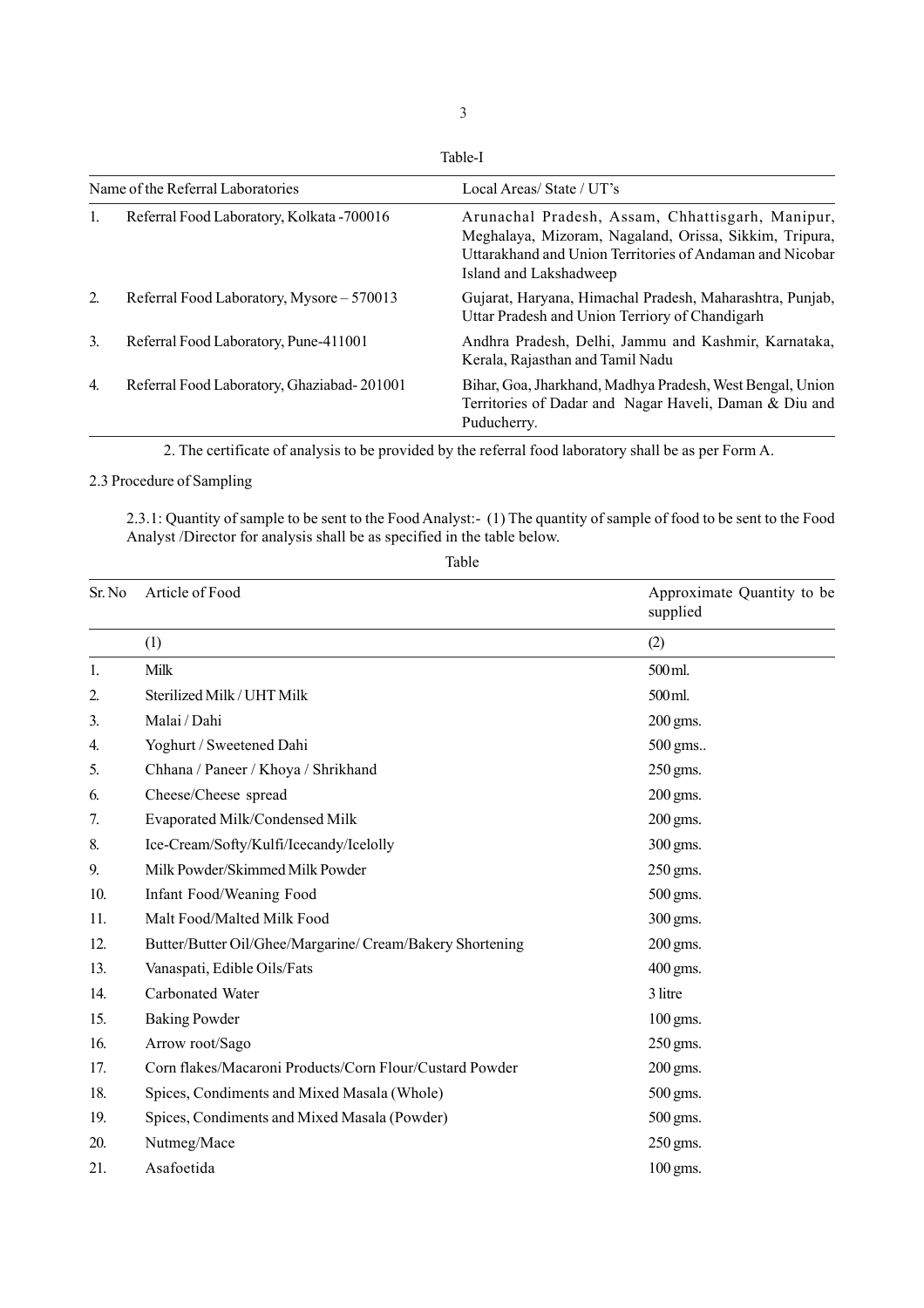4

|     | (1)                                                                                     | (2)                                               |
|-----|-----------------------------------------------------------------------------------------|---------------------------------------------------|
| 22. | Compounded Asafoetida                                                                   | 150 gms.                                          |
| 23. | Saffron                                                                                 | 20 gms.                                           |
| 24. | Gur/jaggery, Icing Sugar, Honey, Synthetic Syrup, Bura                                  | 250 gms.                                          |
| 25. | Cane Sugar/Refined Sugar/Cube Sugar, Dextrose, Misri/Dried Glucose Syrup.               | 200 gms.                                          |
| 26. | Artificial Sweetener                                                                    | $100$ gm.                                         |
| 27. | Fruit Juice/Fruit Drink/Fruit Squash                                                    | $1$ ltr.                                          |
| 28. | Tomato Sauce/Ketch up/Tomato Paste, Jam/Jelly/Marmalade/Tomato<br>Puree/Vegetable Sauce | 300 gms.                                          |
| 29. | Non Fruit Jellies                                                                       | 200 gms.                                          |
| 30. | Pickles and Chutneys                                                                    | 250 gms.                                          |
| 31. | Oilseeds / Nuts /Dry Fruits                                                             | 250 gms.                                          |
| 32. | Tea/Roasted Coffee/Roasted Chicory                                                      | 500 gms.                                          |
| 33. | Instant Tea/Instant Coffee/Instant Coffee-Chicory Mixture                               | 100 gms.                                          |
| 34. | Sugar Confectionery/Chewing Gum/Bubble Gum                                              | 200 gms.                                          |
| 35. | Chocolates                                                                              | 200 gms.                                          |
| 36. | Edible Salt                                                                             | 200 gms.                                          |
| 37. | Iodised Salt/Iron Fortified Salt                                                        | 200 gms.                                          |
| 38. | Food Grains and Pulses (Whole and Split)                                                | 1 kg.                                             |
| 39. | Atta/Maida/Suji/Besan/Other Milled Product/Paushtik Fortified Atta/Maida                | 500 gms.                                          |
| 40. | <b>Biscuits and Rusks</b>                                                               | 200 gms.                                          |
| 41. | Bread/Cakes/Pasties                                                                     | 250 gms.                                          |
| 42. | Gelatin                                                                                 | 150 gms.                                          |
| 43. | Catechu                                                                                 | 150 gms.                                          |
| 44. | Vinegar/Synthetic Vinegar                                                               | 300 gms.                                          |
| 45. | Food Colour                                                                             | 25 gms.                                           |
| 46. | Food colour preparation (Solid/Liquid)                                                  | 25 gm. Solid/100 ml liquid                        |
| 47. | Natural Mineral Water/Packaged Drinking Water                                           | 4000ml in three minimum<br>original sealed packs. |
| 48. | Silver Leafs                                                                            | $2 \text{ gm.}$                                   |
| 49  | Prepared Food                                                                           | 500 gms.                                          |
| 50. | Proprietary Food, (Non Standardised Foods)                                              | 500 gms.                                          |
| 51. | Canned Foods                                                                            | 6 sealed cans                                     |
| 52. | Food not specified                                                                      | $500$ gms                                         |

2. After test or analysis, the certificate thereof shall be supplied forthwith to the sender in Form B.

3. The fees payable in respect of such a certificate shall be (Rs. 1000) per sample of food analysed as prescribed by the Food Authority.

4. Certificates issued under these regulations by the Laboratory shall be signed by the Director.

5. The preservative used in the case of samples of any milk (including toned, separated and skimmed milk), standardized milk chhana, skimmed milk chhana, cream, ice-candy, dahi, khoa or khoa based and Paneer based sweets, such as Kalakand and Burfi, Chutney and prepared foods, gur prepared coffee and tea in liquid or semi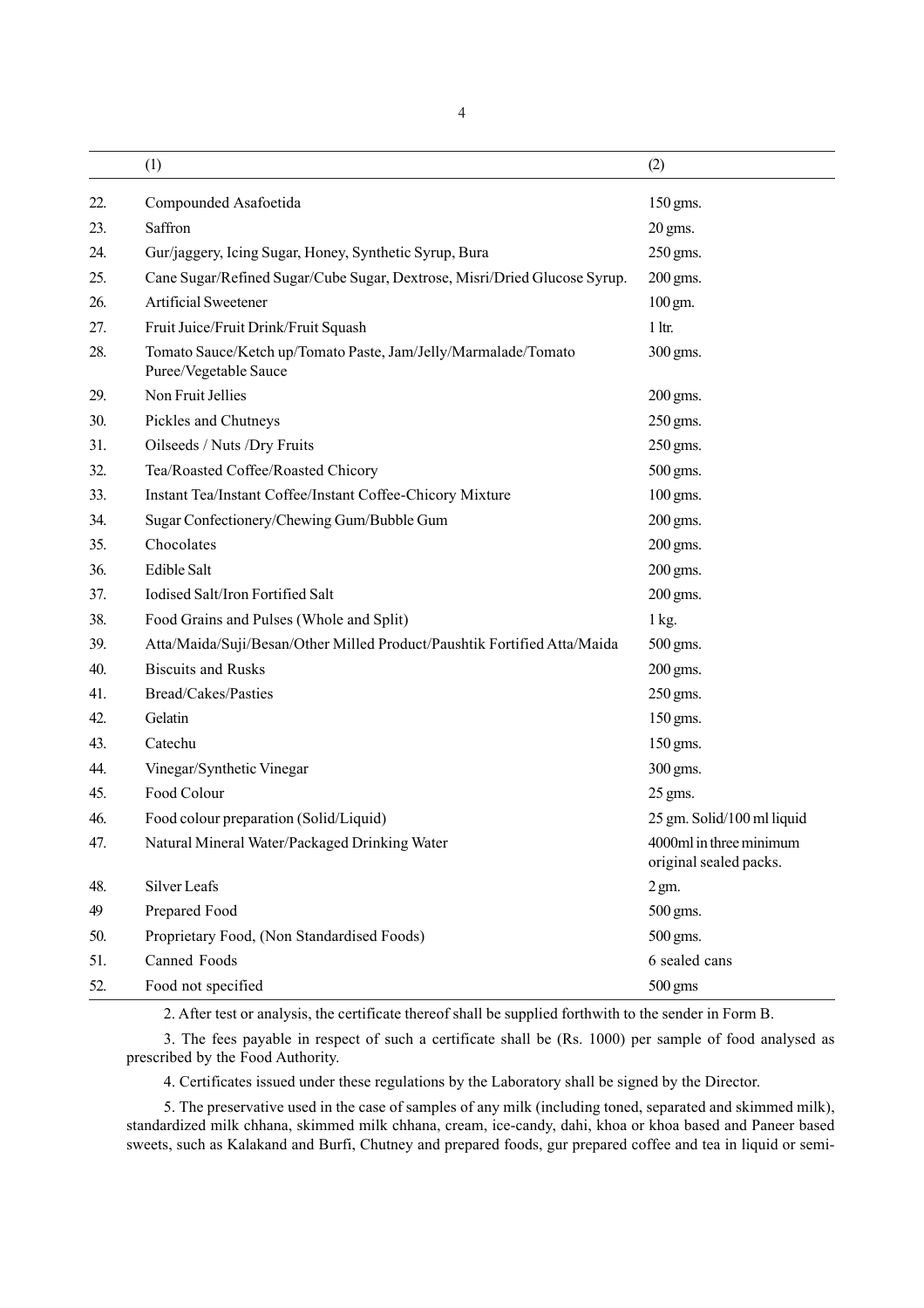liquid form shall be the liquid commonly known as "formalin", that is to say, liquid containing about 40 per cent of formaldehyde in aqueous solution in the proportion of 0.1 ml. (two drops) for 25 ml. or 25 grams.

Provided that in case of samples of ice-cream and mixed ice-cream, the preservative used shall be liquid commonly known as formalin, that is to say, a liquid containing about 40 percent of formaldehyde in aqueous solution in the proportion of 0.6 ml. for 100 ml. or 100 gms.

Provided further that in case of the unspecified products, the quantity drawn shall be determined in consultation with the Food Analyst.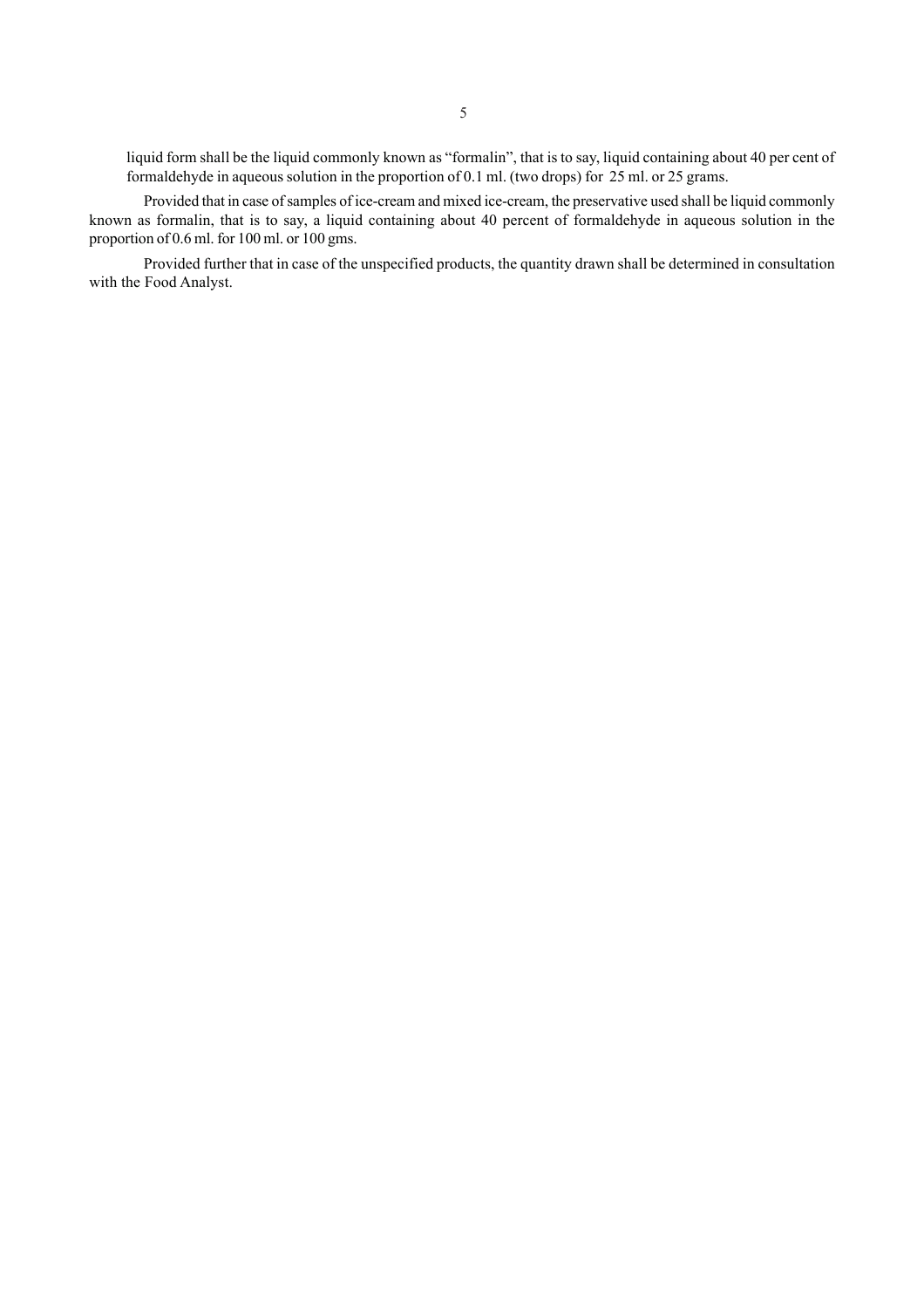| CERTIFICATE OF ANALYSIS BY THE REFERRAL FOOD LABORATORY                                                                                                                                                                                                            |                                                                                              |
|--------------------------------------------------------------------------------------------------------------------------------------------------------------------------------------------------------------------------------------------------------------------|----------------------------------------------------------------------------------------------|
|                                                                                                                                                                                                                                                                    |                                                                                              |
| Certificate that the sample, bearing number purporting to be a sample/of  was received on<br>with Memorandum No.  Dated  From  [Name of the Court]  for analysis. The condition of<br>seals on the container and the outer covering on the receipt was as follows: |                                                                                              |
| Additive) Regulations, 2011. The sample was in a condition fit for analysis and has been analyzed on  (Give date<br>fit for analysis for the reasons given below:—                                                                                                 |                                                                                              |
| Reason:-                                                                                                                                                                                                                                                           |                                                                                              |
|                                                                                                                                                                                                                                                                    |                                                                                              |
| Analysis Report:—<br>$(i)$ Sample Description:—                                                                                                                                                                                                                    |                                                                                              |
|                                                                                                                                                                                                                                                                    |                                                                                              |
| $(i)$ Physical Appearance :—                                                                                                                                                                                                                                       |                                                                                              |
|                                                                                                                                                                                                                                                                    |                                                                                              |
| Sl.No. Quality Characteristics Name of the Method of the test used Results                                                                                                                                                                                         | Prescribed Standards as<br>per:-                                                             |
|                                                                                                                                                                                                                                                                    | (a) As per Food Safety<br>and Standards (Food<br>Products and Food<br>Additive) Regulations, |

|          | above |
|----------|-------|
|          |       |
|          |       |
| c<br>J., |       |
|          |       |
| ◡        |       |
|          |       |

## Opinion \*\*

Place: (Signature) (Signature) (Signature) (Signature) (Signature) (Signature) (Signature) (Signature) (Signature) (Signature) (Signature) (Signature) (Signature) (Signature) (Signature) (Signature) (Signature) (Signature) Date: Director Referral Food Laboratory (Seal)

2011

(b) As per label declaration for proprietary foods (c)As per the provisions of the Act and Regulations, for both

\* Strike out whichever is not applicable

\*\* When opinion and interpretation are included, document the basis upon which the opinions/interpretations have been made.

# FORM A  *(Refer regulation 2.2.2)*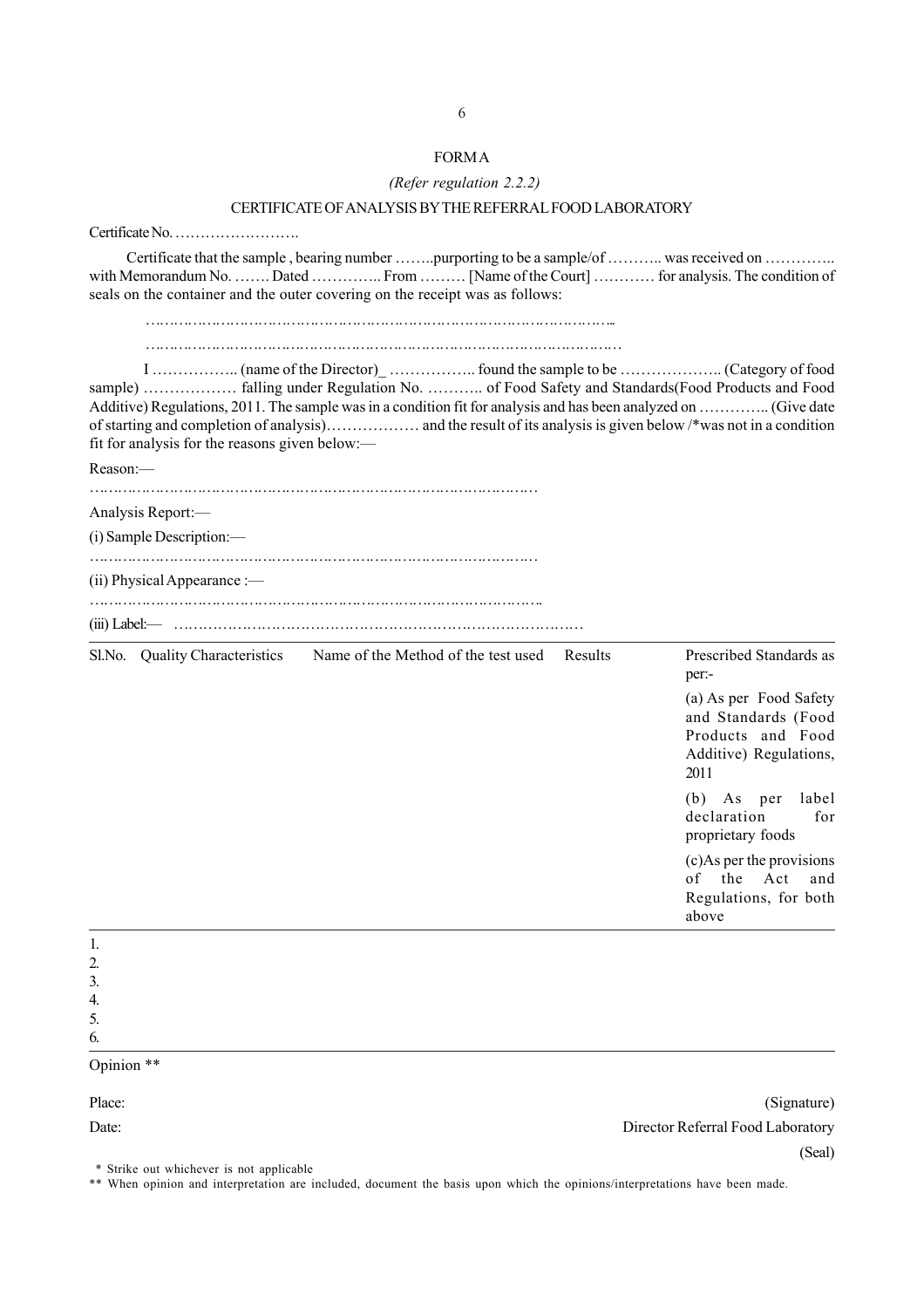## FORM B

## Report of the Food Analyst

*(Refer Regulation (ii) of 2.3.1)*

Report No.

Certified that I channels (name of the Food Analyst) duly appointed under the provisions of Food Safety and Standards Act, 2006 (34 of 2006), for \_\_\_\_\_ (name of the local area) received from \_\_\_\_\_\_\_\_\* a sample of \_\_\_\_, bearing Code number and Serial Number of Designated Officer of \_\_\_\_\_ area\* on \_\_\_\_\_\_(date of receipt of sample) for analysis.

The condition of seals on the container and the outer covering on receipt was as follows:

\_\_\_\_\_\_\_\_\_\_\_\_\_\_\_\_\_\_\_\_\_\_\_\_\_\_\_\_\_\_\_\_\_\_\_\_\_\_\_\_\_\_\_\_

I found the sample to be …….. (category of the sample) falling under Regulation No.\_\_\_\_ of Food Safety and Standards (Food Products and Food additive )Regulations, 2011. The sample \*\*was in a condition fit for analysis and has been analysed on (give date of starting and completion of analysis) and the result of its analysis is given below/ \*\* was not in a condition fit for analysis for the reason given below:

Reasons:

………………………………………………............................ ........................................... Analysis report (i) Sample Description ………………………………. (ii) Physical Appearance ……………………………….

(iii) Label

………………………………. Sl.No. Quality Characteristics Name of the Method of the test used Results Prescribed Standards as per (a) Food Safety and Standards (Food Products and Food additive ) Regulations, 2011 (b) As per label declaration for proprietary food (c) As per provisions of the Act , rules and regulations for both the above. 1. 2.

3.

4.

5.

6.

Opinion\*\*\*